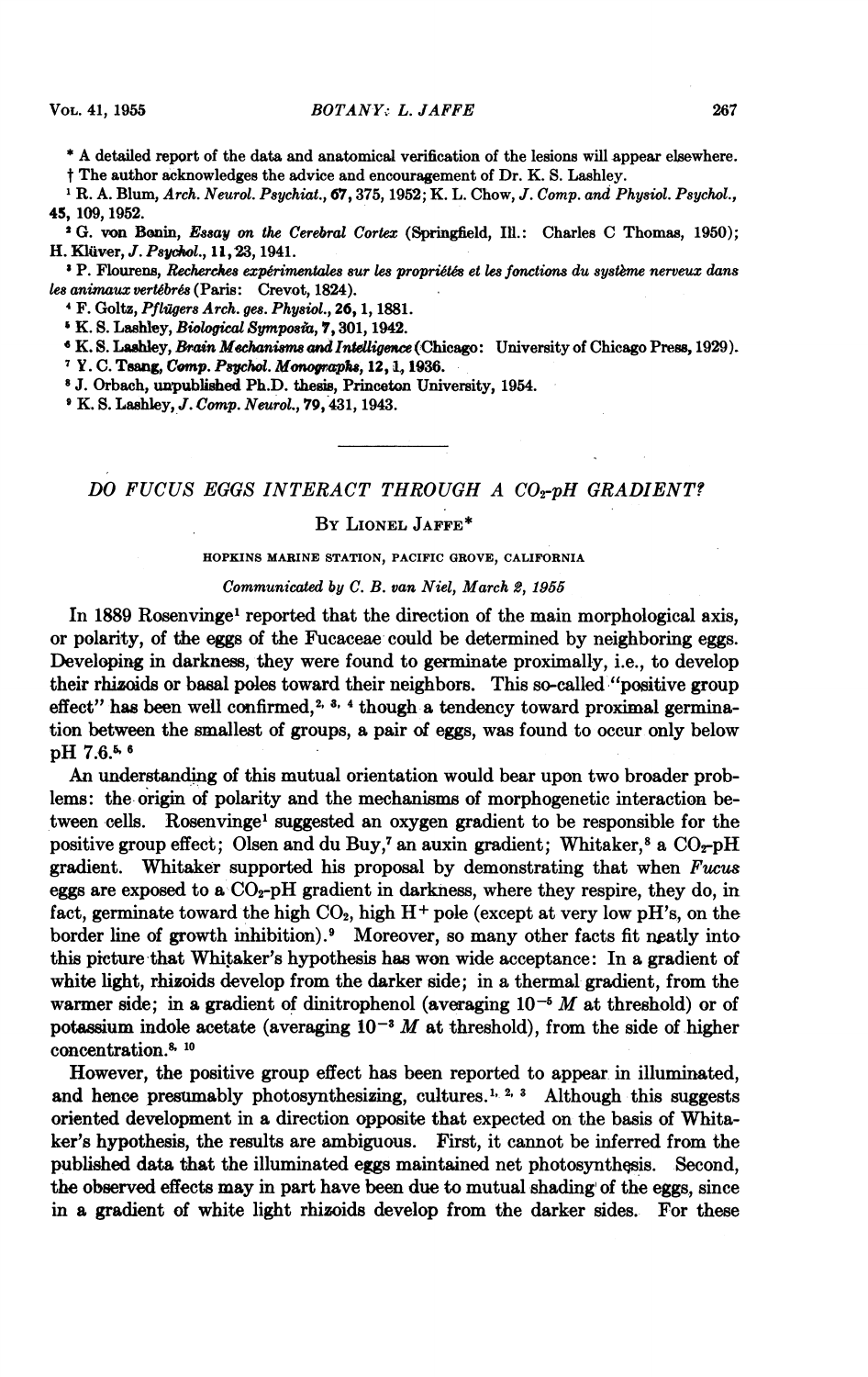reasons the author has conducted further experiments on the germination of Fucus eggs, illuminated under conditions not subject to the above criticism.

Light gradients were minimized by illuminating the cultures directly from above and, by means of mirrors, also from below, so that very little light struck the eggs at angles low enough to cause shadowing. Furthermore, red instead of white light was used, because red light has been reported not to orient  $Fucus$  eggs even when unilaterally applied. $3, 11$  This claim has been verified in experiments with eggs grown under conditions identical with those used to study the mutual orientation of illuminated pairs, except that the light was directed unilaterally instead of from above and below. The results showed that 57 per cent of 222 eggs had germinated from their darker hemispheres and 43 per cent from their lighter ones.

The red light used in all experiments was obtained by filtering light issuing from a tungsten filament lamp through  $1/2$  meter of water and an F-29 Kodak Wratten filter reported to eliminate radiation of wave lengths shorter than 600 m $\mu$ ; its intensity was ca. 800 foot-candles.

The experiments were conducted with zygotes of F. furcatus, obtained as described by Whitaker,<sup>12</sup> and were carried out in an  $11^{\circ} \pm \frac{1}{2}^{\circ}$  C. constant-temperature room or water bath.

1. A suspension of recently fertilized Fucus eggs in filtered sea water was placed in a cylindrical culture chamber. After settling, the eggs nearly covered the bottom with a single layer of cells. The chamber was closed with a cover slip so as to exclude gas bubbles, sealed with paraffin oil, and illuminated with red light.

In this culture gas bubbles accumulated; after 21 and 33 hours their estimated volumes were 5 and 9  $\mu$ ., respectively. No gas bubbles were observed in a control experiment with sea water without eggs and sterilized with HgCl2. The culture was then left in darkness for 36 hours; during this period the gas volume fell to 1  $\mu$ .

Examination of the culture after 33 hours of illumination showed that practically 100 per cent of the eggs bordering the few clear spaces had germinated away from these spaces and toward their neighbors. If the gas production is attributed to  $O<sub>2</sub>$  evolution by photosynthesis, this simple experiment shows that the positive group effect is not mediated by a  $CO<sub>2</sub>$  (or an  $O<sub>2</sub>$ ) gradient.

2. This was corroborated by an experiment with more widely spaced eggs. That net photosynthesis was maintained here was demonstrated in a parallel experiment using Warburg manometers.

Three thousand recently fertilized eggs were distributed on the bottom of a Carrel flask (5 cm. in diameter) containing <sup>8</sup> cc. of sea water buffered at pH 6.0 with 0.016  $M$  phosphate, plus 2 cc. of natural sea water added just before the flask was sealed so as to provide sufficient CO<sub>2</sub> for prolonged photosynthesis (5  $\times$  10<sup>-4</sup> M  $CO<sub>2</sub> + HCO<sub>3</sub>$ . The flask was illuminated with red light until after germination was completed. Then the culture was carefully scanned for semi-isolated pairs of eggs (those less than  $1\frac{1}{2}$  egg diameters apart whose separation from the nearest third egg was at least 3 times their distance apart). Of 78 eggs observed in such illuminated pairs, 82 per cent had germinated proximally, the rest distally. Two control cultures developed in darkness. In one, bearing an initially identical medium, 68 per cent of 84 eggs germinated proximally. In another dark control, not supplemented with natural sea water, 77 per cent of 88 eggs germinated proximally. Thus, if anything, the illuminated, photosynthesizing culture showeda more marked positive group effect than the dark, respiring controls.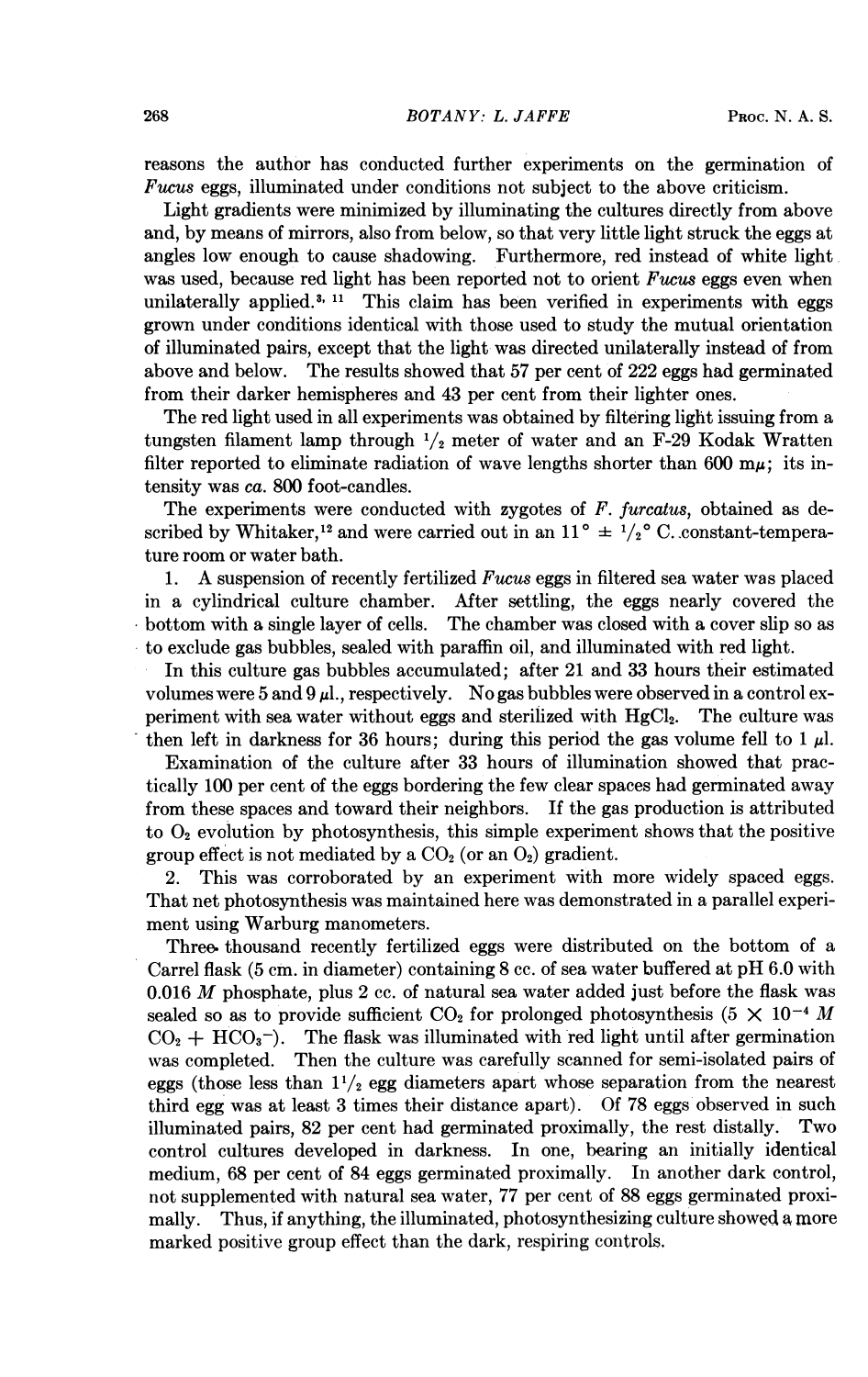3. In the parallel manometric experiment, four test vessels plus two thermobarometers were so rigged as to allow determinations of both oxygen and carbon dioxide exchange, in darkness as well as in red light. Each vessel contained in its main compartment 2 ml. of artificial sea water, buffered at pH  $6.0$  with 0.015 M phosphate; the four test vessels were each supplied with <sup>17</sup> mm.3 of eggs. Two of the test vessels were illuminated with red light, while two were kept in darkness. One illuminated test vessel, one "dark" vessel, and one thermobarometer each contained in its center well and appendices 1 ml. of a  $CO<sub>2</sub>$  buffer to maintain a constant pressure of 0.3 per cent  $CO<sub>2</sub>$  in the gas phase (0.321 M KHCO<sub>3</sub> plus 0.154 M  $Na<sub>2</sub>CO<sub>3</sub>$ <sup>13</sup> Here the pressure changes were due exclusively to oxygen production or utilization. Carbon dioxide assimilation or production were computed from simultaneously measured pressure changes in the companion vessels without  $CO<sub>2</sub>$ buffer, equilibrated with a gas phase composed of air plus  $0.3$  per cent  $CO<sub>2</sub>$ ; any decrease in the rate of photosynthesis resulting from  $CO<sub>2</sub>$  depletion was minimized by flushing the illuminated vessel at approximately 3-hour intervals with this gas mixture. The experiment was conducted in a water bath at  $11^{\circ}$  C.; photosynthesis was measured over the period from  $2^{1/2}$  to 23 hours after fertilization; nearly all the eggs had germinated. Measurements in the dark were continued for another 13 hours, at which time germination had here been practically completed.

The results show that the rate of photosynthesis, not corrected for respiration, remained constant at 0.8  $\mu$ l gas/mm<sup>3</sup> eggs  $\times$  hr, double the rate of respiration, which was constant at 0.4  $\mu$ l gas/mm<sup>3</sup> eggs  $\times$  hr. Both the assimilatory and respiratory quotients were within 5 per cent of unity.

In so far as they are comparable, these results harmonize with those of Whitaker, <sup>14</sup> who found that at 18° C. fertilized F. vesiculosus eggs produced more than 2  $\mu$ l O<sub>2</sub>/  $mm<sup>3</sup>$  eggs  $\times$  hr in white light at an intensity of 100,000 foot-candles and consumed 1.0  $\mu$ l O<sub>2</sub>/mm<sup>3</sup> eggs  $\times$  hr in darkness.

These experiments convincingly demonstrate that in red light photosynthesis exceeded respiration, and calculations readily provide assurance that, in the stationary cultures used to study the group effect, diffusion brought enough  $CO<sub>2</sub>$  to the eggs to maintain this condition without the 24-hour period needed to complete germination. Hence it can be safely inferred that the positive group effect persisted in red light, despite the fact that the  $CO<sub>2</sub>-pH$  gradient was opposite that of the dark cultures.

4. Further evidence against the hypothesis that a  $CO<sub>2</sub>$ -pH gradient is responsible for proximal germination is furnished by the failure of wide variations in buffer capacity to influence the group effect. Since orientation is not an all-or-none phenomenon, and its manifestation seems to depend on the steepness of a gradient, it should be expected that, the greater the latter, the more pronounced the degree of orientation.

The author has examined shadowgraphs of cultures of eggs, in sea water buffered at pH 6.0 with 0.016 and 0.002 M phosphate, respectively, after development in darkness. In each experiment 3,000 eggs were distributed over the bottom of Petri dishes 5 cm. in diameter. The shadowgraphs were analyzed so as to allow direct comparison with the results of Whitaker's<sup>5</sup> similar exeriments on dark-grown  $F$ . furcatus eggs in sea water buffered at pH  $6.0$  either with 0.008 M phosphate-citrate or with bicarbonate; in the latter case the medium was in atmospheric equilibrium and hence contained 0.000024 M  $CO<sub>2</sub>$  plus  $HCO<sub>3</sub>$ <sup>-</sup>. The concentration near a pair